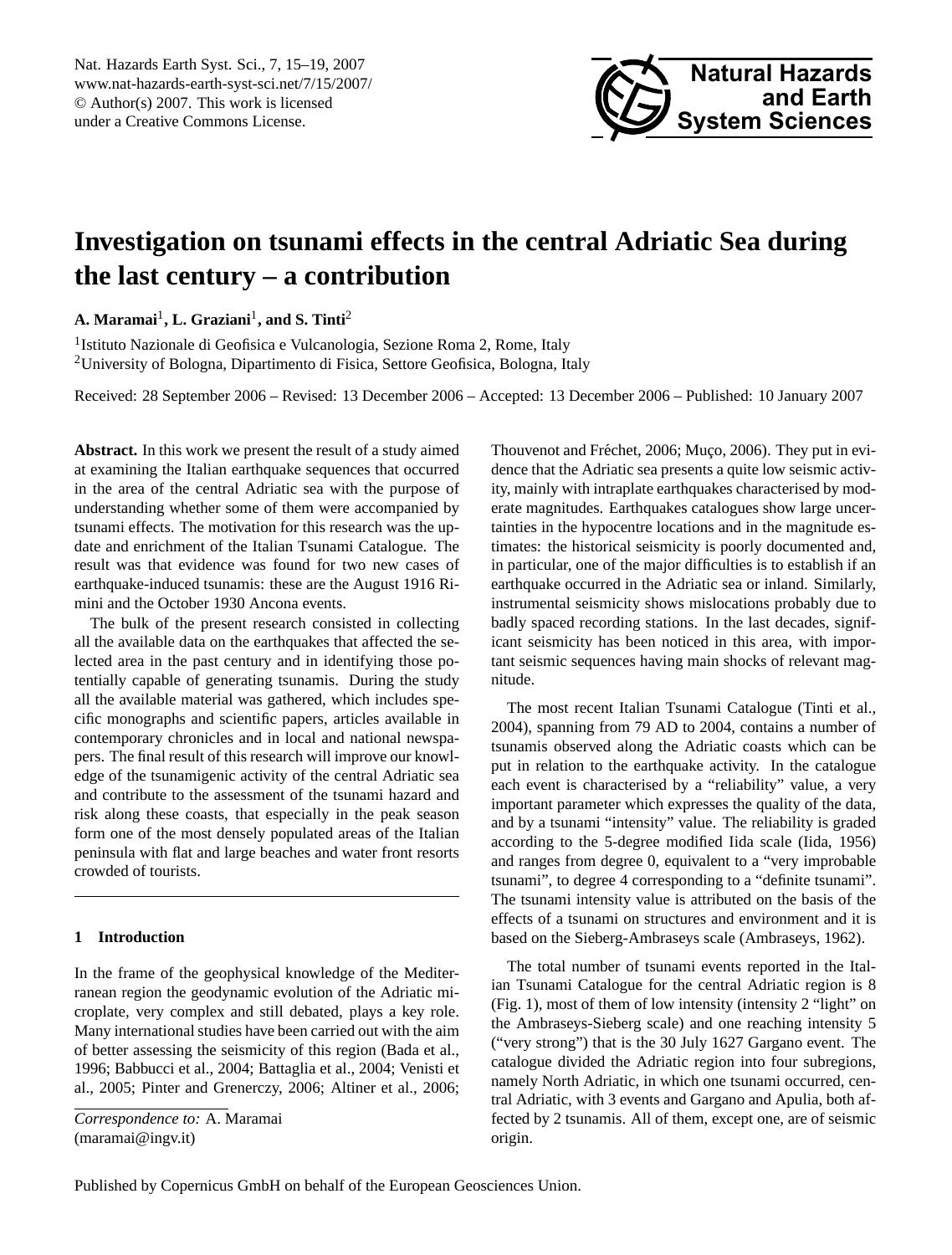Cesenatico ADNI<br>ORimini SE

Pesaro

*--* **SEA** 

15.100 E 44.900 N

Ancona

**Fig. 1.** Geographic distribution of tsunamis in the Adriatic Sea (after the Italian tsunami catalogue, Tinti et al., 2004). Stars represent tsunami sources. Note that the 1978 tsunami source north of Gargano is still uncertain and is taken here from Bedosti (1980). The four subregions are shown.

In this work we focus on the central Adriatic subregion, in order to perform a deep investigation of the area, also finalised to update the Italian Tsunami Catalogue. The most relevant earthquakes that occurred in the last century have been analysed, with the aim of establishing whether they could have been accompanied by tsunamis. To accomplish this goal, we gathered all suitable documents available in contemporary chronicles, in local and national newspapers as well as in specific monographs and scientific articles.

## **2 Italian Tsunami Catalogue: tsunami events in central Adriatic**

As mentioned before, the Italian Tsunami Catalogue (Tinti et al., 2004) reports that the central Adriatic subregion experienced three tsunami events, two of them of seismic origin and the third one of uncertain cause, probably due to a submarine landslide. Here a short description of the events is given.

The first tsunami of the area occurred on 14 April 1672 when a strong earthquake caused severe damage and many fatalities (some sources report 200, some others more than 500). The earthquake, with equivalent magnitude Me=5.7 (Me is deduced from macroseismic data. For the definition of Me, refer to CFTI, 2004) and I=VIII Mercalli Cancani Sieberg (MCS) scale, was located in land a few kilometres far from Rimini (Fig. 2). According to the coeval descriptions, at Rimini the sea withdrew and then flooded the coast by about 20 paces (15 m) and some fishermen, that were in the sea close to the Rimini coast, observed an unusual strong sea



Cervia

672  $875$ 

10.700 E 43.100 N **>**Rimini

agitation (Boschi et al., 1997; Tinti et al., 2004). The tsunami intensity attributed in the catalogue is 2.

On 17 March 1875 another tsunami hit the central Adriatic area after a strong earthquake (Me=5.8 (CFTI, 2004), I=VIII MCS scale) with epicenter in the sea close to Rimini, involving central Italy and part of northern Italy. The shock was very violent at Cesenatico, Rimini and Cervia (Fig. 2), where many chimneys ruined and some houses suffered damage. At Rimini some fishermen in boats felt a violent horizontal shock and noted some big waves. In the harbour the sea level was at a high tide, passed suddenly to a low tide returning to high tide again 2 min later. At Cervia the sea violently flooded quite a large part of the beach and some sailors felt the shock on the boats. At Cesenatico some big waves flooded the beach. At Pesaro eye-witnesses on the beach were reached by two big waves up to the waistband. At Ancona eye-witness report of some big waves (Tinti et al., 2004). The intensity attributed to this event by the Italian catalogue is 3 ("rather strong").

A third tsunami event occurred on 21 June 1978: anomalous coastal oscillations of the sea, with a period of about 10–15 min, were observed along a 300 km stretch of coasts in the central Adriatic, between Giulianova and Bari (Fig. 3). No earthquake was recorded in that day to justify the anomalous event. Bedosti (1980) hypothesises that a possible cause was a submarine landslide beneath the 200 m isobath more or less between Termoli and Vasto (see star in Fig. 3). We remark that in the Italian Tsunami Catalogue this event was attributed an unknown cause, and we still persist in this position since new investigation is needed to unveil the real cause. We remark, however, that if the tsunami was induced by a submarine landslide, the source can very unlikely be located in the place suggested by Bedosti (1980) so close to the coast. Recent investigations show that this area is not susceptible to large offshore mass failures (Trincardi et al., 2004), while evidence for widespread failures has been found in the south-western Adriatic margin (Minisini et al., 2006) more than 100 km offshore south of Gargano, where steep slopes link the shallow Adriatic platform to the deep Ionian sea.



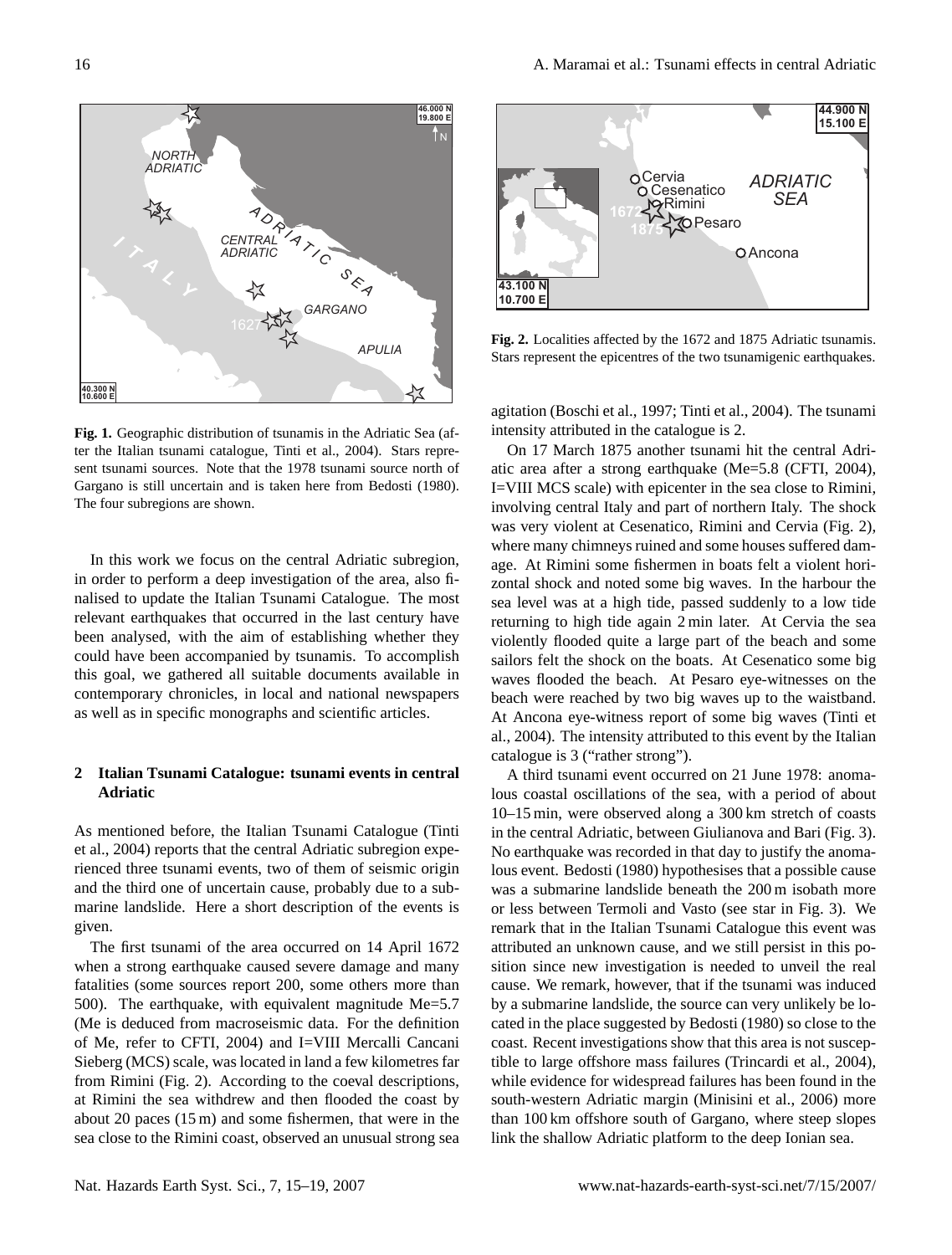

**Fig. 3.** Localities where tsunami effects were observed during the 1978 Adriatic event. The star represents the position of the submarine landslide hypothesised by Bedosti (1980), which is still under debate.

At Giulianova the sea withdrew by about 50 m and it came back 6 min later surpassing the normal level by about 60 cm. Oscillations repeated many times with period of 15 min and amplitude of 60 cm in the harbour. At Ortona only one oscillation was observed, with a withdrawal of 15 m. At Bisceglie the sea withdrew by 2–3 m and then flooded the beach by 200 m. The maximum height was 50 cm. Two fishing boats broke their mooring. At Molfetta a 10 m withdrawal was noticed. The period was 5 min. Anomalous oscillations also were observed at Fossacesia, Vasto, Termoli, Campomarino and Trani at different times.

Anomalous disturbances were also seen on the eastern coast of the Adriatic Sea: at Bar (30 cm), Dubrovnik (40 cm) and Split (45 cm) (Zoe-Armanda, 1988; Papadopoulos, 1993).

Some newspapers report detailed description of the phenomenon, as follows. At Termoli the sea withdrew by tens of metres leaving the harbour dried and then violently came back; some swimmers referred that the sea water suddenly became cold and immediately after became also turbolent and strongly agitated (Il Messaggero, 1978) At Bari the sea water suddenly withdrew many times leaving the seafloor dried; some moored ships in the harbour went aground and some fish was found on the beach. At Bari and Vieste the sea suddenly withdrew by about 50–100 m leaving boats aground and after a few minutes the sea violently inundated the shore with very high waves, causing damage to the boats and some injured people. The sea water swept away the beach-umbrellas (Il Messaggero, 1978; Il Corriere Adriatico, 1978).

In many islands and places along the Yugoslavian coasts the sea water suddenly rose; at Vela Luka (Korcula island) the waves were 8 m high, inundating the first floors of all the buildings on the shore. Many ships suffered severe damage



**Fig. 4.** Geographic distribution of the studied earthquakes in the central Adriatic subregion.

and the sea water flooded the cost by 650 m inland. Also at Cattaro (Montenegro), as well as at Dubrovnik and at the Vis island, anomalous waves were observed.

We notice further that, in spite of the fact that the event took place in modern instrumental era and affected a vast area, and that the Adriatic tides were monitored by a number of tide-gauge stations at the time, we were not able to find any instrumental records of this tsunami.

#### **3 Further tsunami events in central Adriatic**

In order to have a more complete picture of the tsunamigenic potential of the studied area, we performed accurate investigations on the earthquakes that occurred in the last century with the aim of identifying those potentially capable of generating tsunamis, also minor, that are not included in the Italian Tsunami Catalogue. To this purpose, all the available material was gathered, with a scrupulous and careful search for the sources, including specific monographs and scientific papers, articles available in contemporary chronicles and in national and local newspapers.

The first step of the analysis consisted in examining recent Italian seismic catalogues (Boschi et al., 1995, 1997; CPTI2, 2004) and selecting the most relevant earthquakes, with magnitude  $M \geq 5.0$ , in the geographical area included between latitude 42.300 N to 44.300 N. We examined events occurred since 1900, with epicentre located in the sea or in land near the coast, namely not more than 25 km far from the shore. Thirteen significant earthquakes have been identified (Table 1 and Fig. 4.), and only for two of them tsunami evidences have been found, respectively the 16 August 1916 and the 1930 events.

The tsunami events have been examined by using the same evaluation parameters adopted during the Italian Tsunami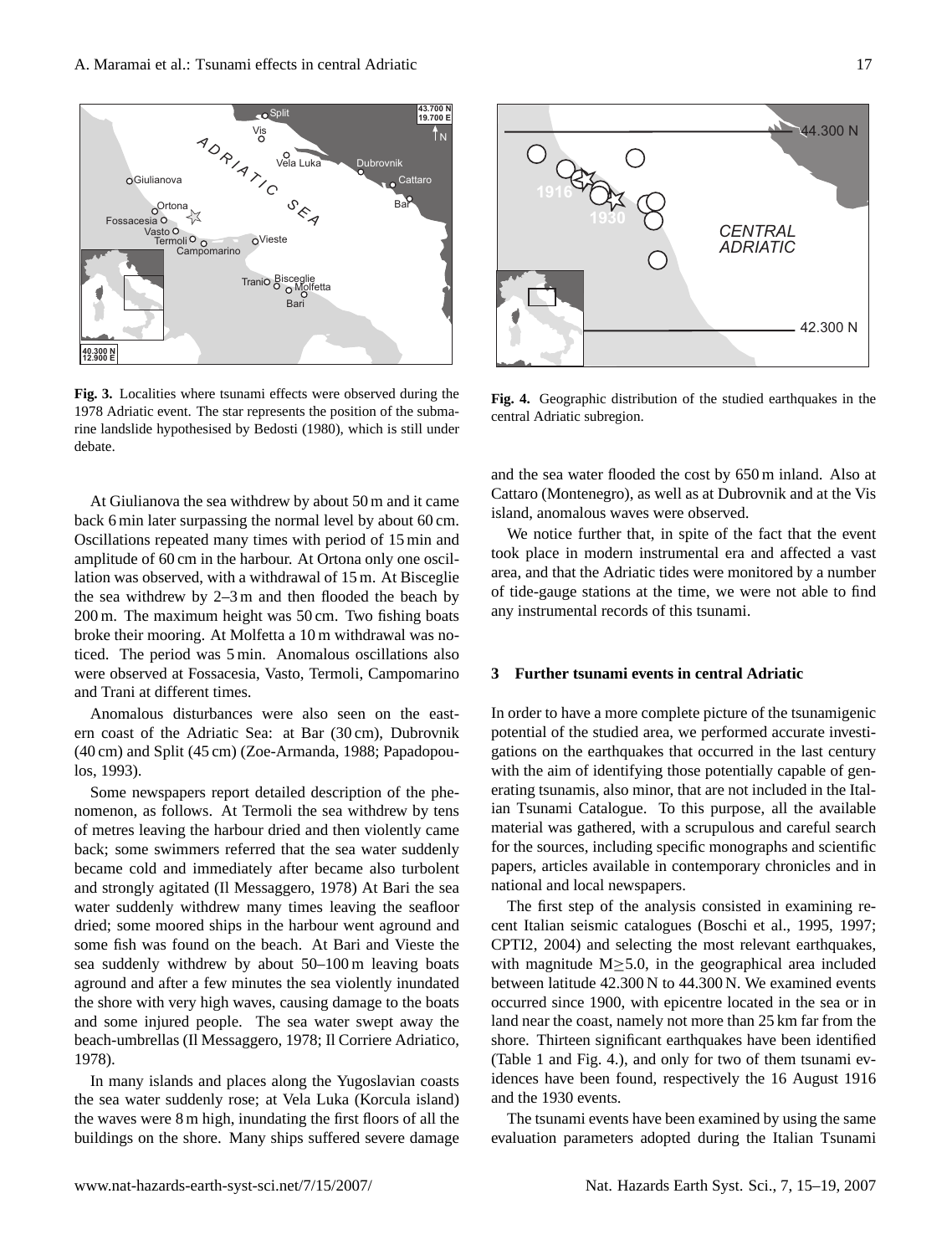| Date          | Latitude $(N^{\circ})$ | Longitude $(E^{\circ})$ | Magnitude $(M_e)$ | Intensity (MCS) |
|---------------|------------------------|-------------------------|-------------------|-----------------|
| 16 Nov 1908   | 43.155                 | 13.596                  | 5.4               | IV              |
| 19 Feb 1911   | 44.120                 | 12.080                  | 5.4               | VІІ             |
| 26 March 1911 | 44.061                 | 12.507                  | 5.2               | VII             |
| 17 May 1916   | 44.000                 | 12.630                  | 5.8               | VIII            |
| 16 Aug 1916   | 43.970                 | 12.670                  | 5.9               | <b>VIII</b>     |
| 5 Nov 1917    | 43.506                 | 13.586                  | 5.4               | VI              |
| 2 Jan 1924    | 43.736                 | 13.141                  | 5.6               | VII-VIII        |
| 30 May 1928   | 43.706                 | 13.122                  | 5.0               | V-VI            |
| 30 Oct 1930   | 43.659                 | 13.331                  | 5.9               | VIII–IX         |
| 30 Nov 1934   | 44.100                 | 14.000                  | 5.8               | V               |
| 23 Jan 1962   | 43.921                 | 12.806                  | 5.0               | VI              |
| 4 Feb 1972    | 43.633                 | 13.550                  | 5.2               | VШ              |
| 14 June 1972  | 43.650                 | 13.600                  | 5.4               | VШ              |

**Table 1.** List of the studied earthquakes taken from the Italian catalogue CPTI2 (2004). In bold the two events for which tsunami evidences were found. For a definition of  $M_e$  see CPTI2 (2004).



**Fig. 5.** Localities affected by the 1916 and 1930 tsunamis. Stars indicate the epicentres of the two shocks.

Catalogue compilation. Therefore each event is characterised by a reliability and a tsunami intensity value.

# 3.1 16 August 1916 Rimini

A long seismic sequence, that started on 17 May and lasted till December, caused disastrous damage at Rimini and in the neighboring villages (Fig. 5). The main shock occurred on 17 May, but the shock of 16 August (Mw=5.9 (CPTI2, 2004) I=VIII MCS scale) made worse the pre-existing damage and it was particularly strong at Rimini and Riccione and in the localities along the coast. At Rimini 4 victims and more than 60 injured people were counted. Descriptions of the tsunami effects are found in some newspapers where it was reported that during the shock of 16 August at Tavollo, close to Pesaro, small tsunami waves were observed (Corriere della Sera 17 August 1916; Gazzetta di Parma, 17 August 1916). Alfani (1916) and Boschi et al. (1997) also report the same description.

On the basis of the found information we attribute to this tsunami the highest reliability value 4, that means "definite tsunami", and the tsunami intensity 2 "light" on the Ambraseys-Sieberg scale.

# 3.2 30 October 1930 Senigallia

This earthquake called "the Senigallia earthquake", with epicenter located on the coast, hit the coastal area in the central Adriatic, with maximum effects at Senigallia (Mw=5.9 (CPTI2, 2004), I=VIII-IX MCS scale) (Fig. 5). Here the shock caused severe damage with the total destruction of many buildings and 18 victims.

Boschi et al. (1995) mention a strong tsunami in the harbour of Ancona. The analysis of the contemporary newspapers gives a more detailed picture of the effects. They report that at Ancona a sudden high tide was noted and the sea boiled. An American steamship, moored in the "Molo della Sanita", broke its mooring because of the waves and it ` was slammed against the dock, suffering heavy damage. The railing of the harbour office was almost completely pulled off. The docks in the harbour were broken with large cracks. Many fishermen, that were on their ships in the harbour, quickly came back to the beach, frightened by the extraordinary movement of the water (Il Messaggero 31 October 1930; La Nazione 31 October 1930; Corriere Padano 31 October 1930).

Also to this event the highest reliability value 4 has been attributed and, on the basis of the description of the effects, the tsunami intensity is 4 "strong" on the Ambraseys-Sieberg scale.